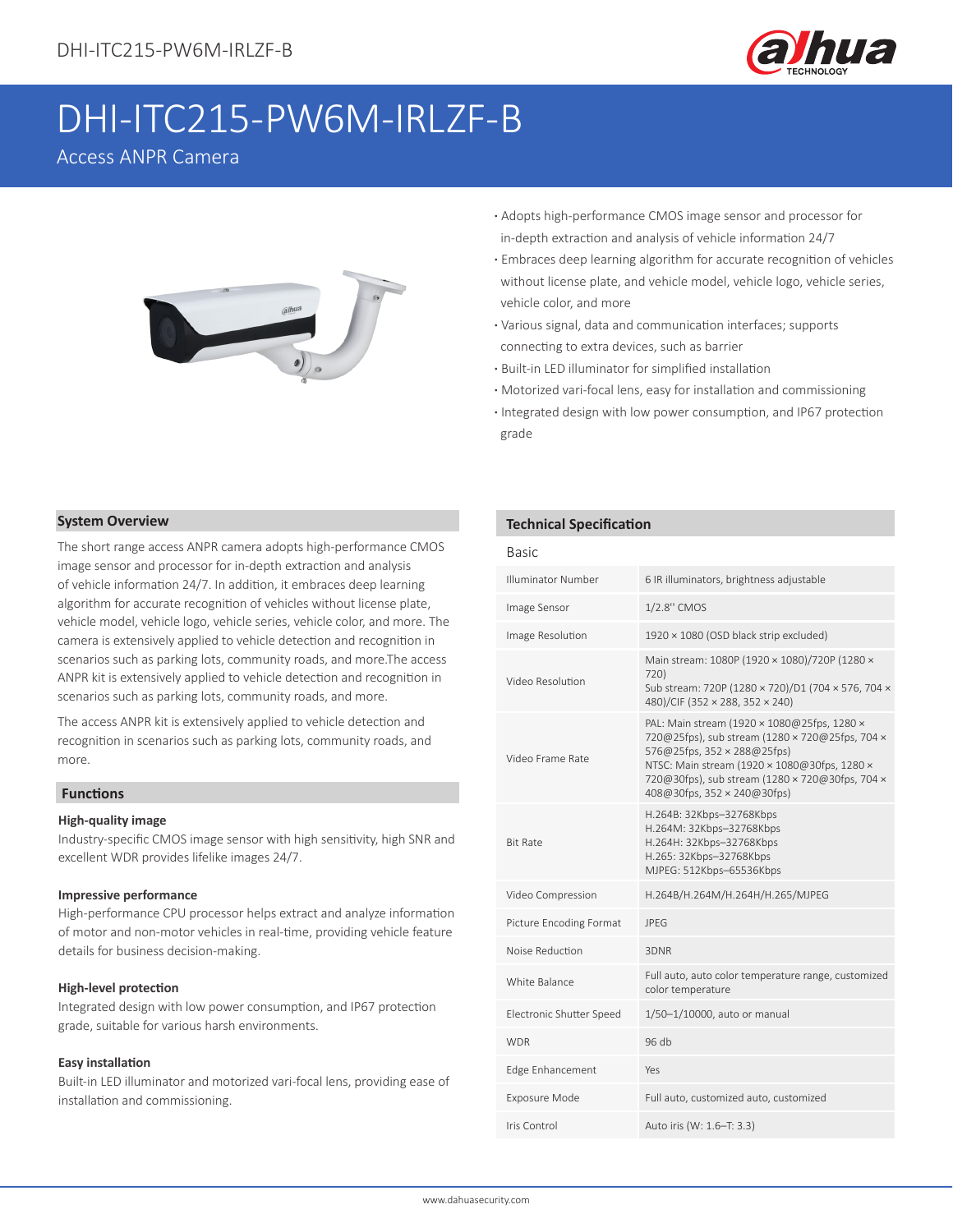# DHI-ITC215-PW6M-IRLZF-B

#### Performance

| Trigger Mode                             | Video detection; I/O coil; video detection and I/O coil                                                                                                                                                          |  |
|------------------------------------------|------------------------------------------------------------------------------------------------------------------------------------------------------------------------------------------------------------------|--|
| Shutter                                  | Single shutter                                                                                                                                                                                                   |  |
| Storage                                  | 1 built-in TF card port. Supports Kingston 16G, 32G,<br>64G, and 128G; Dahua 16G, 32G, 64G, and 128G;<br>SanDisk 16G, 32G, 64G, and 128G                                                                         |  |
| Image Tampering<br>Prevention            | Yes. Video/picture can be checked through<br>watermark and verification                                                                                                                                          |  |
| Field of View                            | Horizontal: 108.1° (W)-30.3° (T);<br>Vertical: 56.3° (W)-17.1° (T);<br>Diagonal: 130.9° (W)-34.8° (T)                                                                                                            |  |
| <b>Illumination Distance</b>             | 12 m (39.37 ft)                                                                                                                                                                                                  |  |
| Capture Range                            | 3 m-6 m (9.84 ft-19.69 ft)                                                                                                                                                                                       |  |
| Detected Lane Width                      | 3 m -4 m (9.84 ft-13.12 ft)                                                                                                                                                                                      |  |
| Min Ambient Illuminance                  | 0.002 Lux. Illuminator is designed with the camera<br>for illumination                                                                                                                                           |  |
| Max Speed that the<br>Camera Detects     | 30 km/h                                                                                                                                                                                                          |  |
| Alarm Event                              | Alarm in the case of no storage card, not enough<br>storage space, storage card error, network<br>disconnection, IP conflict, and illegal access                                                                 |  |
| Security                                 | Authorized username and password, MAC address<br>binding, HTTPS encryption, IEEE 802.1x, and network<br>access control                                                                                           |  |
| OSD Overlay                              | Supports overlay of time, address (position of<br>channel), lane (number/direction), plate (number<br>and color), vehicle (speed, color, type)                                                                   |  |
| Automatic Network<br>Replenishment (ANR) | Yes. Platform/FTP                                                                                                                                                                                                |  |
| Auto Registration                        | Yes                                                                                                                                                                                                              |  |
|                                          |                                                                                                                                                                                                                  |  |
| Intelligence                             |                                                                                                                                                                                                                  |  |
| Vehicle Detection                        | Vehicle capture rate ≥99%                                                                                                                                                                                        |  |
| Vehicle Recognition                      | Supports recognizing vehicle type, vehicle logo,<br>vehicle series, vehicle color,<br>license plate, features of driver and front-seat<br>passenger, and vehicle without<br>plate. Vehicle recognition rate ≥95% |  |
| Video Metadata                           | Yes                                                                                                                                                                                                              |  |
| Intelligent Track Frame                  | Intelligent frame display. Supports displaying vehicle<br>plate and vehicle path                                                                                                                                 |  |
| Port                                     |                                                                                                                                                                                                                  |  |
| Lens Mount                               | $\Phi$ 14                                                                                                                                                                                                        |  |
| Analog Output                            | 1                                                                                                                                                                                                                |  |
| Network                                  | 1 100/1000M Ethernet port (RJ-45)                                                                                                                                                                                |  |
| RS-485                                   | 2                                                                                                                                                                                                                |  |
| RS-232                                   | 1                                                                                                                                                                                                                |  |
| Alarm Input                              | 3, optocoupler input (on-off input)                                                                                                                                                                              |  |

Audio Input 1-channel RCA port

| Audio Output                 | 1-channel RCA port                                                                 |
|------------------------------|------------------------------------------------------------------------------------|
| General                      |                                                                                    |
| Power Supply                 | 12V DC, 24V AC, PoE+                                                               |
| Power Consumption            | $<$ 20W                                                                            |
| <b>Operating Temperature</b> | $-30^{\circ}$ C to +65 $^{\circ}$ C (-22 $^{\circ}$ F to +149 $^{\circ}$ F)        |
| <b>Operating Humidity</b>    | 10%RH-90%RH (no condensation)                                                      |
| Casing                       | Metal and plastic                                                                  |
| Protection Grade             | <b>IP67</b>                                                                        |
| Dimensions                   | 486.7 mm × 124.3 mm × 185.5 mm (19.16" × 4.89" ×<br>7.30") $(L \times W \times H)$ |
| Net Weight                   | 1.9 kg (4.19 lb)                                                                   |
| Gross Weight                 | 3.3 kg (7.28 lb)                                                                   |
| Installation                 | Installed with bracket                                                             |
| lens                         | $3.2$ mm $-10.5$ mm                                                                |
| Certification                |                                                                                    |
| CE, FCC                      | Yes                                                                                |
| <b>RoHS</b>                  | Yes                                                                                |

### **Ordering Information**

| Type       | Model                            | Description                                                           |
|------------|----------------------------------|-----------------------------------------------------------------------|
| 2MP Camera | DHI-ITC215-PW6M-<br>$IRI$ $7F-R$ | 2MP short range access ANPR camera<br>(850nm built-in IR illuminator) |

## **Installation**